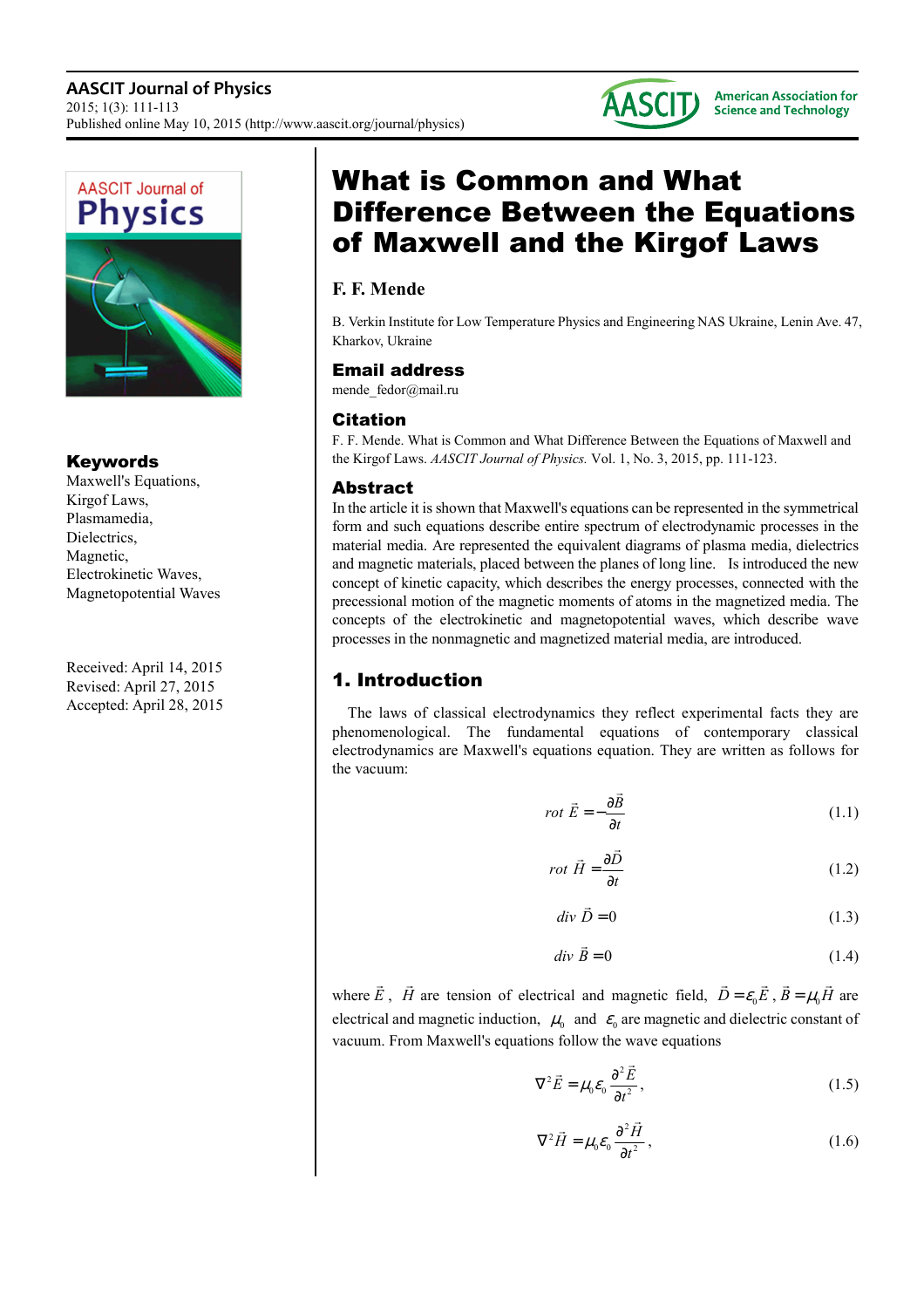these equations show that in the vacuum can be extended the plane electromagnetic waves, the velocity of propagation of which is equal to the speed of light

$$
c = \frac{1}{\sqrt{\mu_0 \varepsilon_0}}\tag{1.7}
$$

For the material media of Maxwell's equation they take the following form:

$$
rot\ \vec{E} = -\tilde{\mu}\mu_0 \frac{\partial \vec{H}}{\partial t} = -\frac{\partial \vec{B}}{\partial t}
$$
 (1.8)

$$
rot \vec{H} = ne\vec{v} + \tilde{\varepsilon}\varepsilon_0 \frac{\partial \vec{E}}{\partial t} = ne\vec{v} + \frac{\partial \vec{D}}{\partial t}
$$
(1.9)

$$
div \ \vec{D} = ne \tag{1.10}
$$

$$
div \ \vec{B} = 0 \tag{1.11}
$$

where  $\tilde{\mu}$  and  $\tilde{\varepsilon}$  are the relative magnetic and dielectric constants of the medium and *n*, *e* and  $\vec{v}$  are density, charge and speed rate.

The Maxwell's equation describe processes in the material media with the distributed parameters. In these media occurs the three-dimensional dependence of electrical pour on and currents. Media with the distributed parameters are characterized by dielectric and magnetic constant, and also by conductivity. Material medium can be broken in the small sections, in which by three-dimensional change pour on and currents it is possible to disregard, considering it their not depending on the coordinates. Such sections present elements with the lumped parameters and can be characterized by such parameters as capacity, inductance and resistance. Electrodynamic processes in the elements with the lumped parameters are described by the Kirgof laws [1,2]. If we continuous material medium represent as a sequential set of elements with the lumped parameters and to examine the proceeding in them processes with the aid of theKirgof laws, then it is possible to combine ideas about the wave processes in the material media with the processes, proceeding in the elements with the lumped parameters. This approach is extended in radio engineering and is called the method of equivalent diagrams. This method is visual and is used during writing of telegraphic equations, and also with the propagation of electromagnetic waves in waveguides [3].

# 2. Plasmo-Like Media and Their Equivalent Diagrams

Let us examine the plasmo-like media, in which the ohmic losses can be disregarded. To such media in the first approximation, can be related the superconductors, free electrons or ions in the vacuum (subsequently conductors). In this case the equation of motion of electron takes the form:

$$
m\frac{d\vec{v}}{dt} = e\vec{E}
$$
 (2.1)

where *m* is mass electron, *e* is the electron charge,  $\overline{a}$ *E* is where *m* is mass electron, e is the electron enarge, *E* is the tension of electric field,  $\vec{v}$  is speed of the motion of charge.

In the work [4] it is shown that this equation can be used also for describing the electron motion in the hot plasma.

Using an expression for the current density

$$
\vec{j} = ne\vec{v},\tag{2.2}
$$

from (2.1) we obtain the current density of the conductivity

$$
\vec{j}_L = \frac{ne^2}{m} \int \vec{E} \, dt \tag{2.3}
$$

In relationship  $(2.2)$  and  $(2.3)$  the value *n* represents electron density. After introducing the designation

$$
L_k = \frac{m}{ne^2} \tag{2.4}
$$

we find

$$
\vec{j}_L = \frac{1}{L_k} \int \vec{E} \, dt \tag{2.5}
$$

In this case the value  $L_k$  presents the specific kinetic inductance of charge carriers [4-7]. Its existence connected with the fact that charge, having a mass, possesses inertia properties. Pour on  $E = E_0 \sin \omega t$  relationship (2.5) it will be written down for the case of harmonics:

$$
\vec{j}_L = -\frac{1}{\omega L_k} \vec{E}_0 \cos \omega t
$$
 (2.6)

from relationship (2.5) and (2.6) is evident that  $\rightarrow$  $j_L$  presents inductive current, since its phase is late with respect to the tension of electric field to the angle  $\frac{\pi}{2}$  $\frac{\pi}{2}$ .

If charges are located in the vacuum, then during the presence of summed current it is necessary to consider bias current

$$
\vec{j}_\varepsilon = \varepsilon_0 \frac{\partial \vec{E}}{\partial t} = \varepsilon_0 \vec{E}_0 \cos \omega t
$$

is evident that this current bears capacitive nature, since. its phase anticipates the phase of the tension of electrical to the angle  $\frac{\pi}{2}$  $\frac{\pi}{2}$ . Thus, summary current density will compose [5-7]:

$$
\vec{j}_{\Sigma} = \varepsilon_0 \frac{\partial \vec{E}}{\partial t} + \frac{1}{L_k} \int \vec{E} dt
$$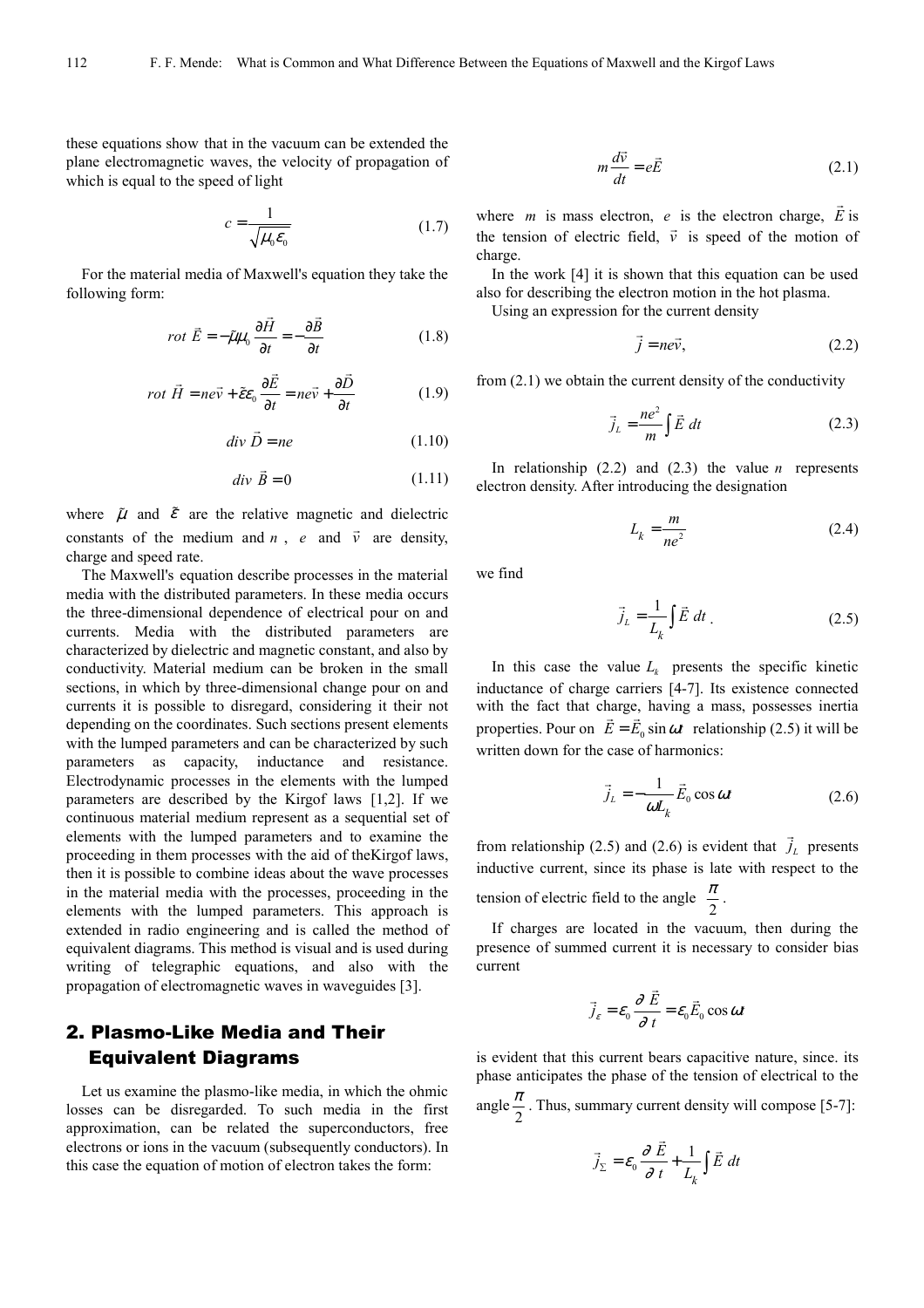or

$$
\vec{j}_{\Sigma} = \left(\omega \varepsilon_0 - \frac{1}{\omega L_k}\right) \vec{E}_0 \cos \omega t
$$
 (2.7)

In relationship  $(2.7)$  the value, which stands in the brackets, presents summary susceptance of this medium  $\sigma_{\Sigma}$  and it consists it, in turn, of the capacitive  $\sigma_c$  and by the inductive  $\sigma_{\scriptscriptstyle L}$  of the conductivity

$$
\sigma_{\Sigma} = \sigma_C + \sigma_L = \omega \varepsilon_0 - \frac{1}{\omega L_k}
$$

Relationship (2.7) can be rewritten and differently:

$$
\vec{j}_{\Sigma} = \omega \varepsilon_0 \left( 1 - \frac{\omega_0^2}{\omega^2} \right) \vec{E}_0 \cos \omega t
$$

where  $\omega_0 = \sqrt{\frac{1}{L_k \varepsilon_0}}$  $=\frac{1}{x}$  $\omega_0 = \sqrt{\frac{1}{L_k \varepsilon_0}}$  is plasma frequency. Value

$$
\varepsilon^*(\omega) = \varepsilon_0 \left( 1 - \frac{\omega_0^2}{\omega^2} \right) = \varepsilon_0 - \frac{1}{\omega^2 L_k}
$$

is accepted to call the dielectric constant of conductors depending on the frequency, as is evident into it enter the not depending on the frequency parameters  $\varepsilon_0$  and  $L_k$ .

With the examination of any media by our final task appears the presence of wave equation. In this case this problem is already practically solved.

Maxwell's equations for this case take the form:

$$
rot \vec{E} = -\mu_0 \frac{\partial \vec{H}}{\partial t},
$$
  

$$
rot \vec{H} = \varepsilon_0 \frac{\partial \vec{E}}{\partial t} + \frac{1}{L_k} \int \vec{E} dt,
$$
 (2.8)

System of equations (2.8) completely describes all properties of nondissipative conductors. From it we obtain

$$
rot \ \vec{H} + \mu_0 \varepsilon_0 \frac{\partial^2 \vec{H}}{\partial t^2} + \frac{\mu_0}{L_k} \vec{H} = 0 \tag{2.9}
$$

For the case fields on, time-independent, equation (2.9) passes into the London equation

$$
rot \, rot \, \vec{H} + \frac{\mu_0}{L_k} \vec{H} = 0
$$

where  $\lambda_l^2$ 0  $\lambda_L^2 = \frac{L_k}{L}$  $\frac{k}{\mu_0}$  is London depth of penetration.

Thus, it is possible to conclude that the equations of London being a special case of equation (2.9), and do not

consider bias currents on Wednesday. Therefore they do not give the possibility to obtain the wave equations, which describe the processes of the propagation of electromagnetic waves in the superconductors.

Pour on wave equation in this case it appears as follows for the electrical:

$$
rot \ \vec{E} + \mu_0 \varepsilon_0 \frac{\partial^2 \vec{E}}{\partial t^2} + \frac{\mu_0}{L_k} \vec{E} = 0 \ .
$$

For constant electrical pour on it is possible to write down

$$
rot \tot E + \frac{\mu_0}{L_k} \vec{E} = 0
$$

Consequently, dc fields penetrate the superconductor in the same manner as for magnetic, diminishing exponentially. However, the density of current in this case grows according to the linear law

$$
\vec{j}_L = \frac{1}{L_k} \int \vec{E} \, dt \, .
$$

The carried out examination showed that the dielectric constant of this medium was equal to the dielectric constant of vacuum and this permeability on frequency does not depend. The accumulation of potential energy is obliged to this parameter. Furthermore, this medium is characterized still and the kinetic inductance of charge carriers and this parameter determines the kinetic energy accumulated.

Thus, are obtained all necessary given, which characterize the process of the propagation of electromagnetic waves in conducting media examined. However, in contrast to the conventional procedure [8] with this examination nowhere was introduced polarization vector, but as the basis of examination assumed equation of motion and in this case in the second equation of Maxwell are extracted all components of current densities explicitly [9-10].

In radio engineering exists the simple method of the idea of radio-technical elements with the aid of the equivalent diagrams. This method is very visual and gives the possibility to present in the form such diagrams elements both with that concentrated and with the distributed parameters.

In order to show that the single volume of conductor or plasma according to its electrodynamic characteristics is equivalent to parallel resonant circuit with the lumped parameters, let us examine parallel resonant circuit. The connection between the voltage *U* , applied to the outline, and the summed current  $I_{\Sigma}$ , which flows through this chain, takes the form

$$
I_{\Sigma} = I_C + I_L = C\frac{dU}{dt} + \frac{1}{L}\int U dt,
$$

where  $I_c = C \frac{dU}{dt}$  is current, which flows through the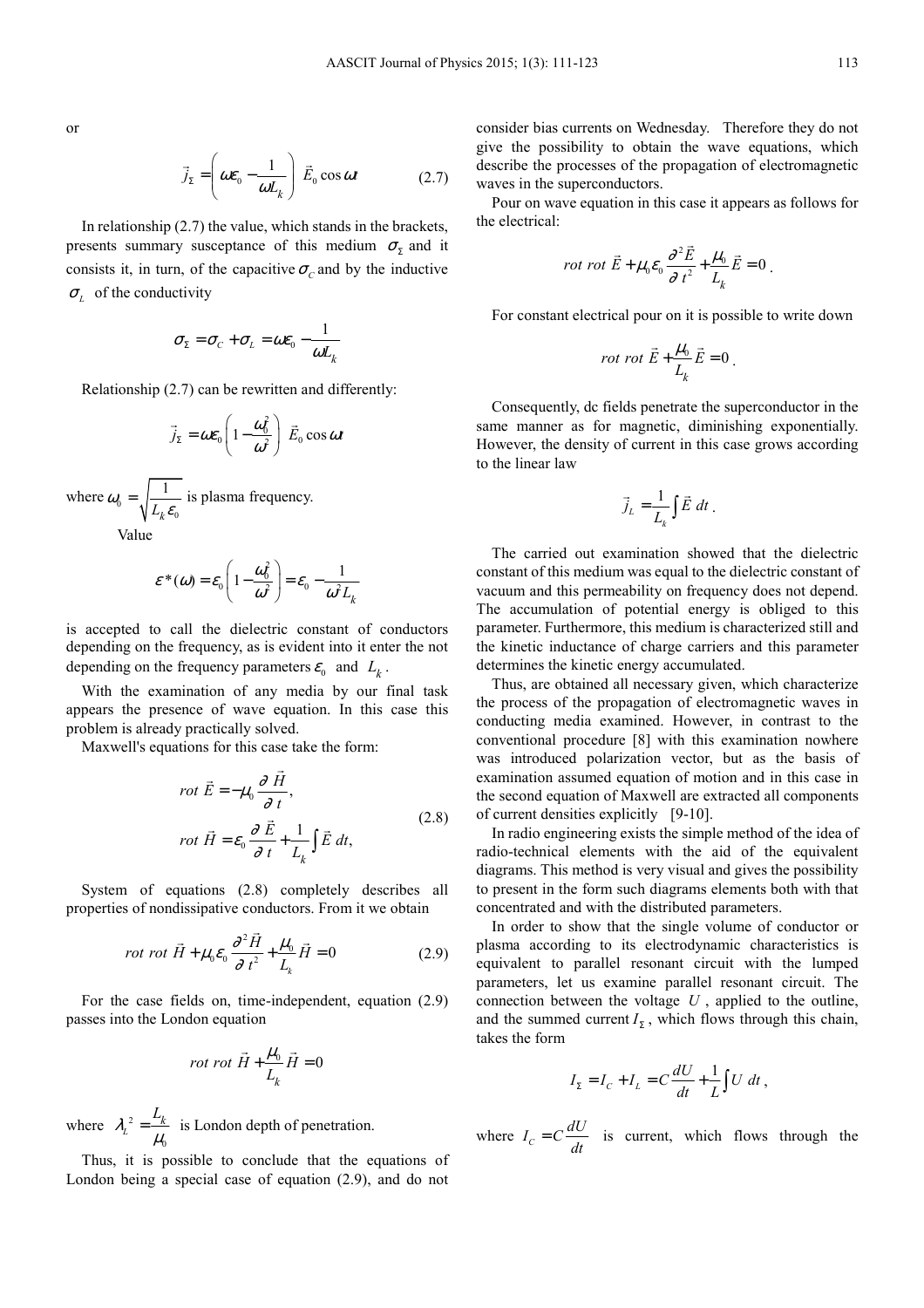capacity, and  $I_L = \frac{1}{L} \int U dt$  is current, which flows through the inductance.

For the case of the harmonic voltage  $U = U_0 \sin \omega t$  we obtain

$$
I_{\Sigma} = \left(\omega C - \frac{1}{\omega L}\right) U_0 \cos \omega t \tag{2.10}
$$

In relationship (2.10) the value, which stands in the brackets, presents summary susceptance  $\sigma_{\Sigma}$  this medium and it consists by the capacitive  $\sigma_c$  and by the inductive  $\sigma_L$ the conductivity

$$
\sigma_{\Sigma} = \sigma_{C} + \sigma_{L} = \omega C - \frac{1}{\omega L}.
$$

In this case relationship (2.10) can be rewritten as follows:

$$
I_{\Sigma} = \omega C \left( 1 - \frac{\omega_0^2}{\omega^2} \right) U_0 \cos \omega t ,
$$

where  $\omega_0^2 = \frac{1}{LC}$  is the resonance frequency of parallel circuit.

And here, just as in the case of conductor it is possible to introduce the parameter

$$
C^*(\omega) = C \left( 1 - \frac{\omega_0^2}{\omega^2} \right) = C - \frac{1}{\omega^2 L} \tag{2.11}
$$

From a mathematical point of view conducting this symbol it is permissible; however, not admitted to consider this parameter the capacity, which depends on the frequency.

If we compare the relationships(2.11), obtained for the parallel resonant circuit and for the conductors, then it is possible to see that they are identical, if we make  $E_0 \rightarrow U_0$ ,  $\varepsilon_0 \to C$  and  $L_k \to L$ . Thus, the single volume of conductor, with the uniform distribution of electrical pour on and current densities in it, it is equivalent to parallel resonant circuit with the lumped parameters indicated. In this case the capacity of this outline is numerically equal to the dielectric constant of vacuum, and inductance is equal to the specific kinetic inductance of charges.

Now let us show how the poor understanding of physics of processes in conducting media it led to the fact that proved to be unnoticed the interesting physical phenomenon transverse plasma resonance in the nonmagnetized plasma, which can have important technical appendices. This phenomenon can have important technical appendices [11].

Is known that the plasma resonance is longitudinal. But longitudinal resonance cannot emit transverse electromagnetic waves. However, with the explosions of nuclear charges, as a result of which is formed very hot plasma, occurs electromagnetic radiation in the very wide frequency band, up to the long-wave radio-frequency band.

Today are not known those of the physical mechanisms, which could explain the appearance of this emission. On existence in the nonmagnetized plasma of any other resonances, except Langmuir, earlier known it was not, but it occurs that in the confined plasma the transverse resonance can exist, and the frequency of this resonance coincides with the frequency of Langmuir resonance, i.e., these resonance are degenerate. Specifically, this resonance can be the reason for the emission of electromagnetic waves with the explosions of nuclear charges.



*Fig 1. The two-wire circuit, which consists of two ideally conducting planes.* 

For explaining the conditions for the excitation of this resonance let us examine the long line, which consists of two ideally conducting planes, as shown in Fig.1

Linear (falling per unit of length) capacity and inductance of this line without taking into account edge effects they are determined by the relationships [ 9,10]:

$$
C_0 = \varepsilon_0 \frac{b}{a}, \quad L_0 = \mu_0 \frac{a}{b}
$$

Therefore with an increase in the length of line its total capacitance  $C_{\Sigma} = \varepsilon_0 \frac{b}{a} z$  and summary inductance

 $L_{\Sigma} = \mu_0 \frac{a}{b} z$  increase proportional to its length.

If we into the extended line place the plasma, charge carriers in which can move without the losses, and in the transverse direction pass through the plasma the current *I* , then charges, moving with the definite speed, will accumulate kinetic energy.

Since the transverse current density in this line is determined by the relationship

$$
j = \frac{I}{bz} = nev,
$$

that summary kinetic energy of the moving charges can be written down

$$
W_{k\Sigma} = \frac{1}{2} \frac{m}{ne^2} \ abzj^2 = \frac{1}{2} \frac{m}{ne^2} \frac{a}{bz} I^2 \qquad (2.12)
$$

Relationship (2.12) connects the kinetic energy,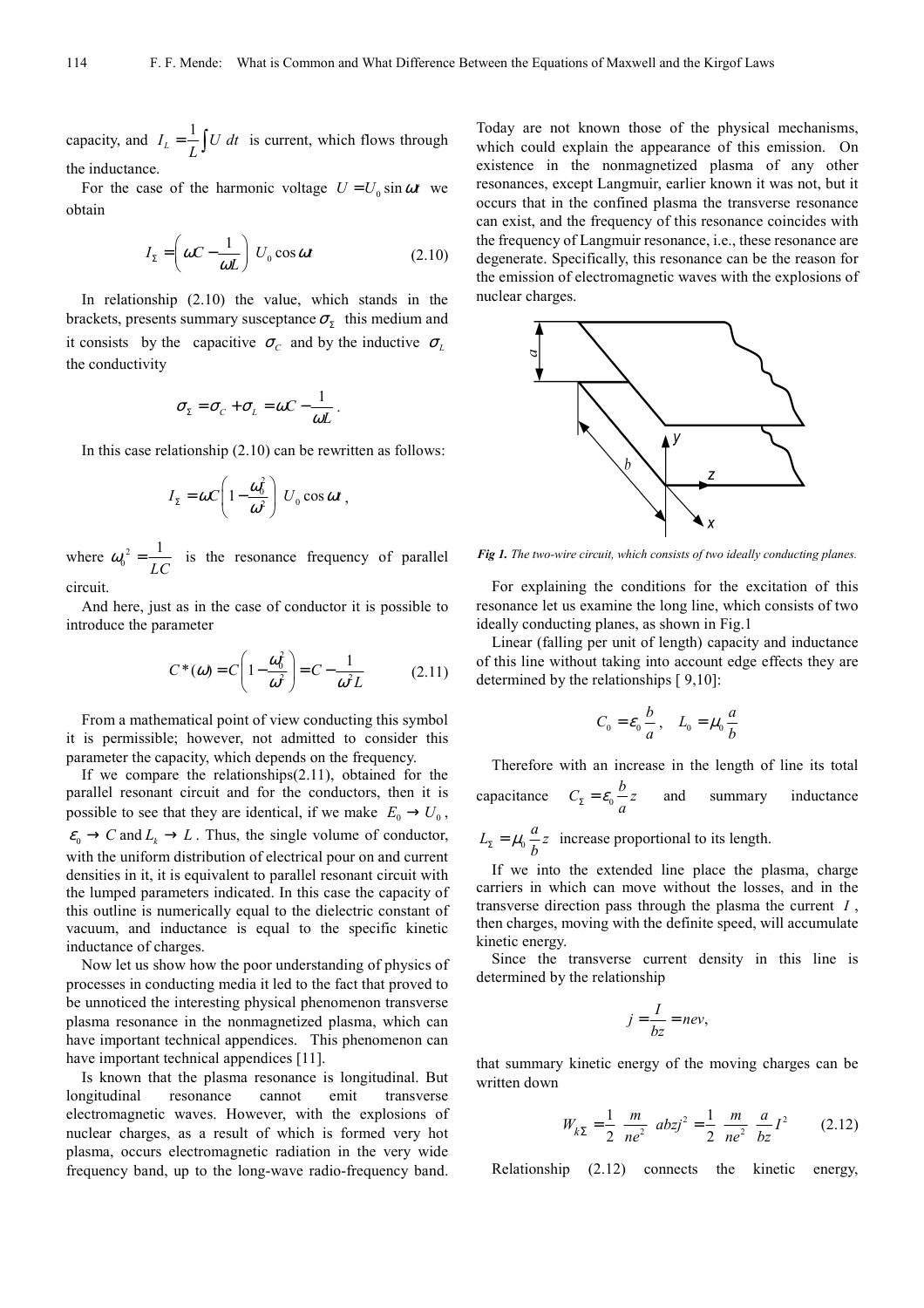accumulated in the line, with the square of current; therefore the coefficient, which stands in the right side of this relationship before the square of current, is the summary kinetic inductance of line.

$$
L_{k\Sigma} = \frac{m}{ne^2} \cdot \frac{a}{bz} \tag{2.13}
$$

Thus, the value

$$
L_k = \frac{m}{ne^2} \tag{2.14}
$$

presents the specific kinetic inductance of charges. This value was already previously introduced by another method (see relationship (2.4)). Relationship (2.14) is obtained for the case of the direct current, when current distribution is uniform.

Subsequently for the larger clarity of the obtained results, together with their mathematical idea, we will use the method of equivalent diagrams. The section, the lines examined, long *dz* can be represented in the form the equivalent diagram, shown in Fig. 2 (a).



*Fig 2. а- the equivalent the schematic of the section of the two-wire circuit.* 

*б - the equivalent the schematic of the section of the two-wire circuit, filled nondissipative plasma;* 

*в - the equivalent the schematic of the section of the two-wire circuit, filled dissipative plasma.* 

From relationship (2.13) is evident that in contrast to  $C_{\Sigma}$ and  $L_{\Sigma}$  the value  $L_{k\Sigma}$  with an increase in *z* does not increase, but it decreases. Connected this with the fact that with an increase in z a quantity of parallel connected inductive elements grows.

The equivalent the schematic of the section of the line, filled with nondissipative plasma, it is shown in Fig. 2 (6). Line itself in this case will be equivalent to parallel circuit with the lumped parameters:

$$
C = \frac{\varepsilon_0 bz}{a},
$$
  

$$
L = \frac{L_k a}{bz},
$$

in series with which is connected the inductance

$$
\mu_0 \frac{adz}{b}.
$$

But if we calculate the resonance frequency of this outline, then it will seem that this frequency generally not on what sizes depends, actually:

$$
\omega_{\rho}^2 = \frac{1}{CL} = \frac{1}{\varepsilon_0 L_k} = \frac{ne^2}{\varepsilon_0 m}.
$$

Is obtained the very interesting result, which speaks, that the resonance frequency macroscopic of the resonator examined does not depend on its sizes. Impression can be created, that this is plasma resonance, since. the obtained value of resonance frequency exactly corresponds to the value of this resonance. But it is known that the plasma resonance characterizes longitudinal waves in the long line they, while occur transverse waves. In the case examined the value of the phase speed in the direction  $z$  is equal to infinity and the wave vector  $k = 0$ .

This result corresponds to the solution of system of equations (2.8) for the line with the assigned configuration. In this case the wave number is determined by the relationship:

$$
k_z^2 = \frac{\omega^2}{c^2} \left( 1 - \frac{\omega_\rho^2}{\omega^2} \right) \tag{2.15}
$$

and the group and phase speeds

$$
v_g^2 = c^2 \left( 1 - \frac{\omega_\rho^2}{\omega^2} \right),\tag{2.16}
$$

$$
\frac{c^2}{F} = \frac{c^2}{\left(1 - \frac{\omega_\rho^2}{\omega^2}\right)},
$$
\n(2.17)

where 1/2  $0 - 0$  $\begin{pmatrix} 1 \end{pmatrix}$  $c = \left(\frac{1}{\mu_0 \varepsilon_0}\right)$  is speed of light in the vacuum.

*v*

For the present instance the phase speed of electromagnetic wave is equal to infinity, which corresponds to transverse resonance at the plasma frequency. Consequently, at each moment of time pour on distribution and currents in this line uniform and it does not depend on the coordinate *z* , but current in the planes of line in the direction *z* is absent. This, from one side, it means that the inductance  $L_{\Sigma}$  will not have effects on electrodynamic processes in this line, but instead of the conducting planes can be used any planes or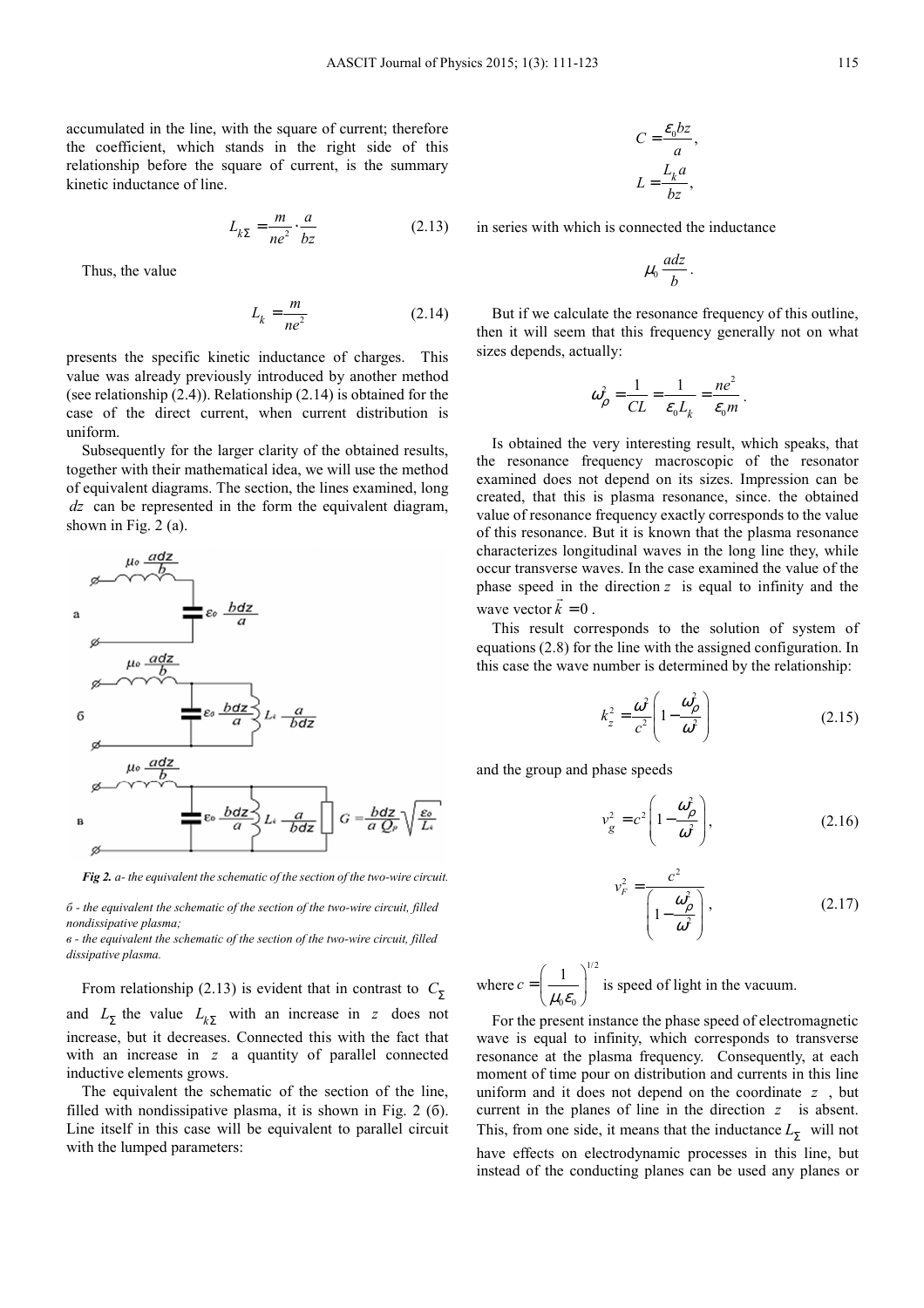devices, which limit plasma on top and from below.

From relationships (2.15), (2.16) and (2.17) is evident that at the point  $\omega = \omega_p$  occurs the transverse resonance with the infinite quality. With the presence of losses in the resonator will occur the damping, and in the long line in this case  $k_z \neq 0$ ,

and in the line will be extended the damped transverse wave, the direction of propagation of which will be normal to the direction of the motion of charges. It should be noted that the fact of existence of this resonance is not described by other authors.

Before to pass to the more detailed study of this problem, let us pause at the energy processes, which occur in the line in the case of the absence of losses examined.

The characteristic impedance of plasma, which gives the relation of the transverse components of electrical and magnetic, let us determine from the relationship

$$
Z = \frac{E_y}{H_x} = \frac{\mu_0 \omega}{k_z} = Z_0 \left( 1 - \frac{\omega_\rho^2}{\omega^2} \right)^{-1/2},
$$

where  $Z_0 = \sqrt{\frac{\mu_0}{\varepsilon_0}}$  $Z_0 = \sqrt{\frac{\mu_0}{2}}$  $\frac{\mu_0}{\varepsilon_0}$  is characteristic impedance of vacuum.

The obtained value *Z* is characteristic for the transverse electrical waves in the waveguides. It is evident that when  $\omega \rightarrow \omega_p$ , then  $Z \rightarrow \infty$ , and  $H_x \rightarrow 0$ . When  $\omega > \omega_p$  in the plasma there is electrical and magnetic component of field. The specific energy of these pour on it will be written down:

$$
W_{E,H} = \frac{1}{2} \varepsilon_0 E_{0y}^2 + \frac{1}{2} \mu_0 H_{0x}^2.
$$

Thus, the energy, concluded in the magnetic field, in 2  $\left(1-\frac{\omega_{\rho}^2}{\omega^2}\right)$ 

 $\left(1-\frac{\omega_{\rho}^{2}}{\omega^{2}}\right)$  $\frac{\mu}{\omega^2}$  of times is less than the energy, concluded in the

electric field. Let us note that this examination, which is traditional in the electrodynamics, is not complete, since. in this case is not taken into account one additional form of energy, namely kinetic energy of charge carriers. Occurs that pour on besides the waves of electrical and magnetic, that carry electrical and magnetic energy, in the plasma there exists even and the third - kinetic wave, which carries kinetic energy of current carriers. The specific energy of this wave is written:

$$
W_k = \frac{1}{2} L_k j_0^2 = \frac{1}{2} \cdot \frac{1}{\omega^2 L_k} E_0^2 = \frac{1}{2} \varepsilon_0 \frac{\omega_\rho^2}{\omega^2} E_0^2.
$$

Thus, total specific energy is written as

$$
W_{E,H,j} = \frac{1}{2} \varepsilon_0 E_{0y}^2 + \frac{1}{2} \mu_0 H_{0x}^2 + \frac{1}{2} L_k j_0^2
$$

thus, for finding the total energy, by the prisoner per unit of volume of plasma, calculation only pour on *E* and *H* it is

insufficient.

At the point  $\omega = \omega_p$  are carried out the relationship:

$$
W_H = 0
$$
  

$$
W_E = W_k
$$

i.e. magnetic field in the plasma is absent, and plasma presents macroscopic electromechanical resonator with the infinite quality,  $\omega_p$  resounding at the frequency.

Since with the frequencies  $\omega > \omega_p$  the wave, which is extended in the plasma, it bears on itself three forms of the energy: electrical, magnetic and kinetic, then this wave can be named the electrokinetic wave. Kinetic wave is the wave of the current density  $\vec{j} = \frac{1}{L} \int \vec{E}$ *k*  $j = \frac{1}{L_k} \int E \, dt$ . This wave is moved with

respect to the electrical wave the angle  $\frac{\pi}{2}$  $\frac{\pi}{2}$ .

If losses in plasma are located, moreover completely it does not have value, by what physical processes such losses are caused, then the quality of plasma resonator will be finite quantity. For this case Maxwell's equation they will take the form:

$$
rot \vec{E} = -\mu_0 \frac{\partial \vec{H}}{\partial t},
$$
  
\n
$$
rot \vec{H} = \sigma_{p,ef} \vec{E} + \varepsilon_0 \frac{\partial \vec{E}}{\partial t} + \frac{1}{L_k} \int \vec{E} dt.
$$
\n(2.18)

The presence of losses is considered by the term  $\sigma_{p,ef} E$ ,  $\overline{a}$ and, using near the conductivity of the index *ef* , it is thus emphasized that us does not interest very mechanism of losses, but only very fact of their existence interests. The value  $\sigma_{\rm ef}$ 

determines the quality of plasma resonator. For measuring  $\sigma_{ef}$  should be selected the section of line by the length  $z_0$ , whose value is considerably lower than the wavelength in the plasma. This section will be equivalent to outline with the lumped parameters:

$$
C = \varepsilon_0 \frac{bz_0}{a},\tag{2.19}
$$

$$
L = L_k \frac{a}{bz_0},\tag{2.20}
$$

$$
G = \sigma_{\rho, ef} \frac{bz_0}{a},\tag{2.21}
$$

where  $G$  is conductivity, connected in parallel  $C$  and  $L$ .

Conductivity and quality in this outline enter into the relationship: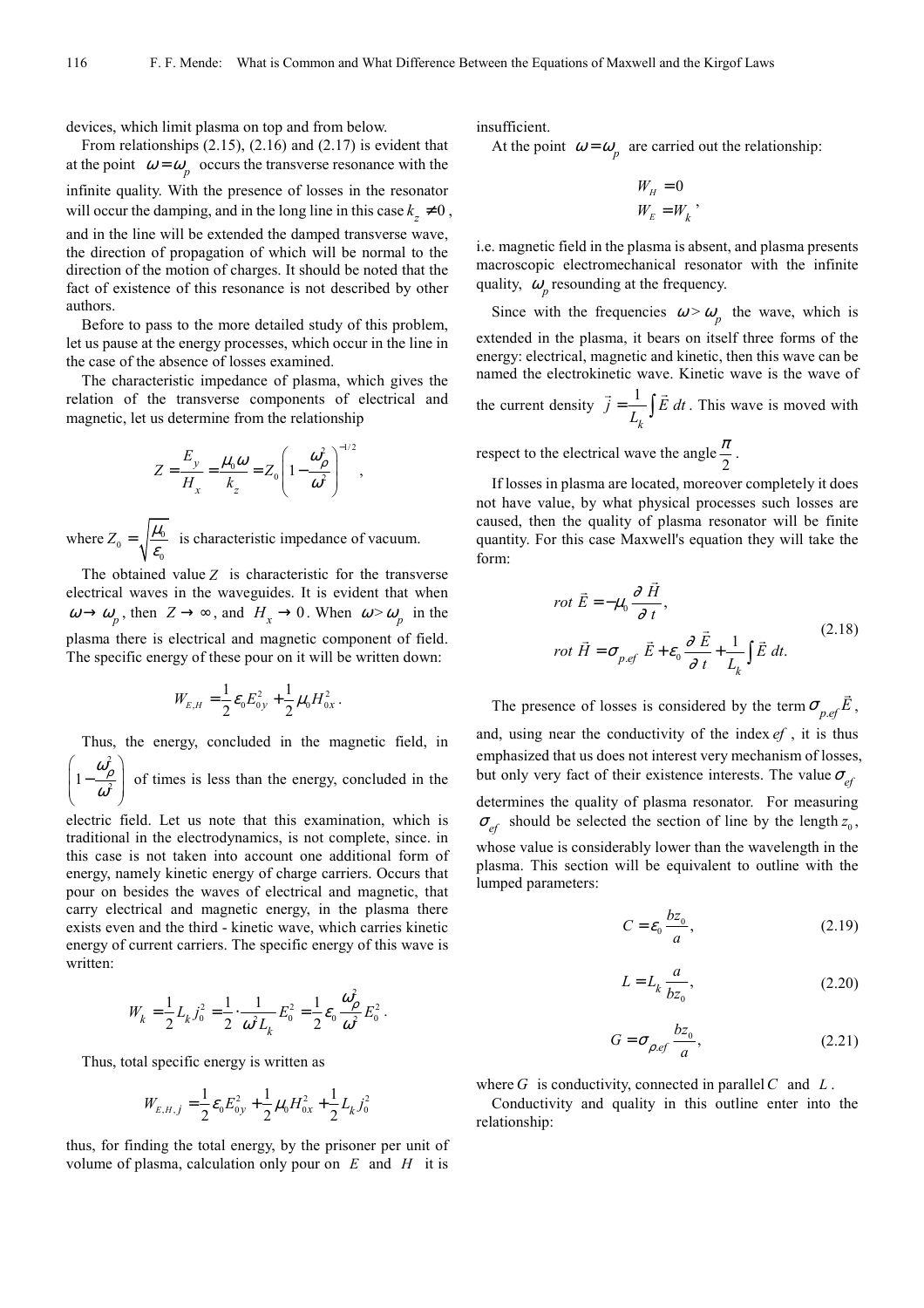$$
G = \frac{1}{Q_{\rho}} \sqrt{\frac{C}{L}}.
$$

Taking into account (2.19-2.21), we obtain

$$
\sigma_{\rho.ef} = \frac{1}{Q_{\rho}} \sqrt{\frac{\varepsilon_0}{L_k}} \,. \tag{2.22}
$$

Thus, measuring its own quality plasma of the resonator examined, it is possible to determine  $\sigma_{p,ef}$ . Using (2.18) and (2.22) we will obtain:

$$
rot \vec{E} = -\mu_0 \frac{\partial \vec{H}}{\partial t},
$$
  
\n
$$
rot \vec{H} = \frac{1}{Q_{\rho}} \sqrt{\frac{\varepsilon_0}{L_k}} \vec{E} + \varepsilon_0 \frac{\partial \vec{E}}{\partial t} + \frac{1}{L_k} \int \vec{E} dt.
$$
 (2.23)

The equivalent the schematic of this line, filled with dissipative plasma, is represented in Fig. 2(в).

Let us examine the solution of system of equations (2.21) at the point  $\omega = \omega_p$ , in this case, since

$$
\varepsilon_0 \frac{\partial \vec{E}}{\partial t} + \frac{1}{L_k} \int \vec{E} dt = 0,
$$

We obtain

$$
rot \vec{E} = -\mu_0 \frac{\partial \vec{H}}{\partial t},
$$
  

$$
rot \vec{H} = \frac{1}{Q_P} \sqrt{\frac{\varepsilon_0}{L_k}} \vec{E}.
$$

 $\overline{a}$ 

These relationships determine wave processes at the point of resonance.

### 3. Dielectrics

In the existing literature there are no indications that the kinetic inductance of charge carriers plays some role in the electrodynamic processes in the dielectrics. This not thus. This parameter in the electrodynamics of dielectrics plays not less important role, than in the electrodynamics of conductors. Let us examine the simplest case, when oscillating processes in atoms or molecules of dielectric obey the law of mechanical oscillator [10].

$$
\left(\frac{\beta}{m} - \omega^2\right)\vec{r}_m = \frac{e}{m}\vec{E},\tag{3.1}
$$

where  $\vec{r}_m$  is deviation of charges from the position of equilibrium,  $\beta$  is coefficient of elasticity, which characterizes the elastic electrical binding forces of charges in the atoms and the molecules. Introducing the resonance frequency of the bound charges

$$
\omega_{0}=\frac{\beta}{m}\,,
$$

we obtain from (3.1):

$$
r_m = -\frac{e E}{m(\omega^2 - \omega_o^2)}.
$$
 (3.2)

Is evident that in relationship (3.2) as the parameter is present the natural vibration frequency, into which enters the mass of charge. This speaks, that the inertia properties of the being varied charges will influence oscillating processes in the atoms and the molecules.

Since the general current density on medium consists of the bias current and conduction current

$$
rot\vec{H} = \vec{j}_{\Sigma} = \varepsilon_0 \frac{\partial \vec{E}}{\partial t} + n e \vec{v} ,
$$

that, finding the speed of charge carriers in the dielectric as the derivative of their displacement through the coordinate

$$
\vec{v} = \frac{\partial r_m}{\partial t} = -\frac{e}{m(\omega^2 - \omega_o^2)} \frac{\partial \vec{E}}{\partial t},
$$

from relationship (3.2) we find

$$
rot\vec{H} = \vec{j}_{\Sigma} = \varepsilon_0 \frac{\partial \vec{E}}{\partial t} - \frac{1}{L_{kd} (\omega^2 - \omega_0^2)} \frac{\partial \vec{E}}{\partial t}
$$
(3.3)

But the value

$$
L_{kd} = \frac{m}{ne^2}
$$

presents the kinetic inductance of the charges, entering the constitution of atom or molecules of dielectrics, when to consider charges free. Therefore relationship (3.3) it is possible to rewrite

$$
rot\vec{H} = \vec{j}_{\Sigma} = \varepsilon_0 \left( 1 - \frac{1}{\varepsilon_0 L_{kd} (\omega^2 - \omega_0^2)} \right) \frac{\partial \vec{E}}{\partial t}
$$
(3.4)

Since the value

$$
\frac{1}{\varepsilon_0 L_{kd}} = \omega_{pd}^2
$$

it represents the plasma frequency of charges in atoms and molecules of dielectric, if we consider these charges free, then relationship (3.4) takes the form:

$$
rot\vec{H} = \vec{j}_{\Sigma} = \varepsilon_0 \left( 1 - \frac{\omega_{pd}^2}{\left(\omega^2 - {\omega_0}^2\right)} \right) \frac{\partial \vec{E}}{\partial t}
$$
(3.5)

Value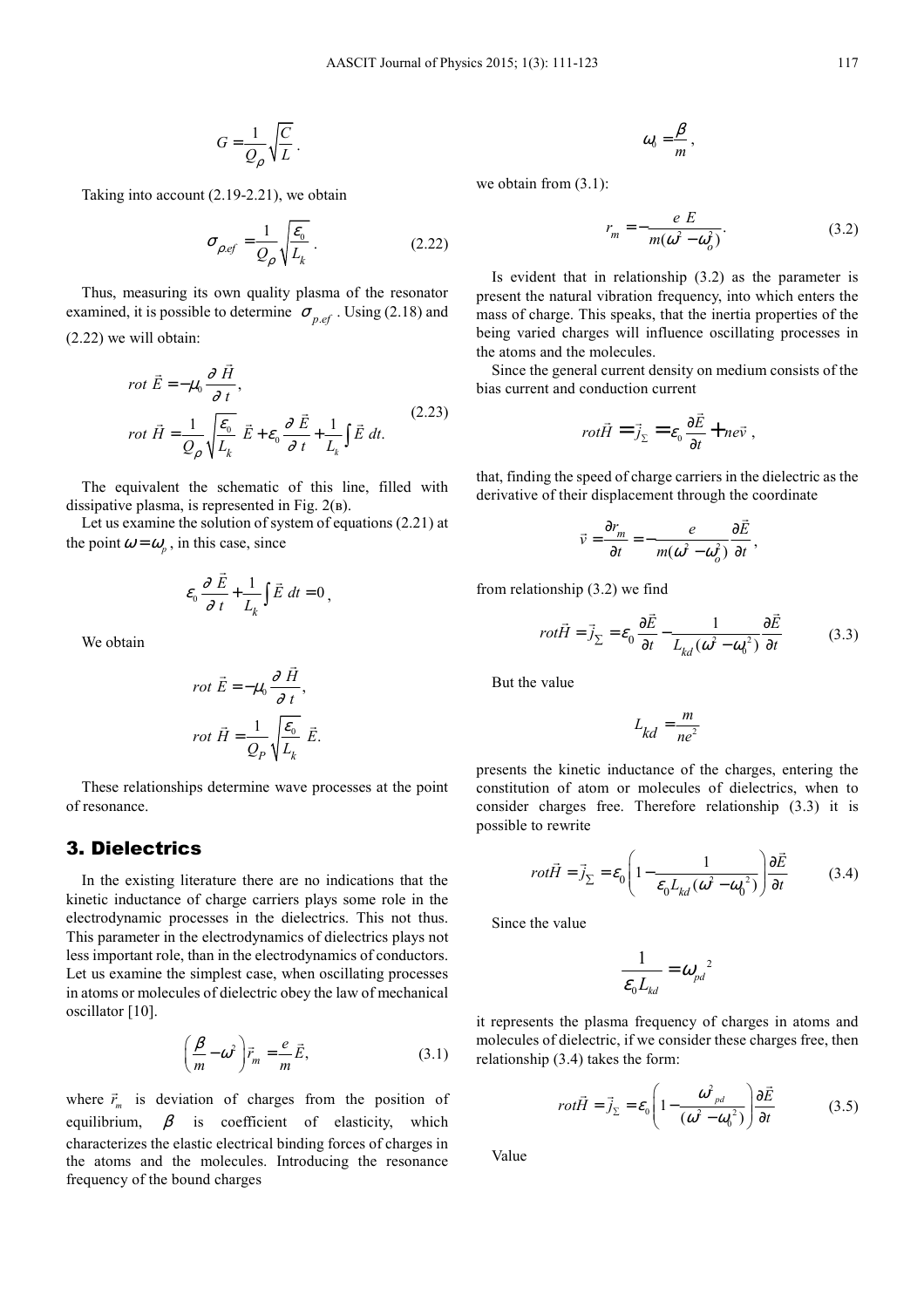$$
\varepsilon^*(\omega) = \varepsilon_0 \left( 1 - \frac{\omega_{pd}^2}{(\omega^2 - \omega_0^2)} \right) \tag{3.6}
$$

It is accepted to call the dielectric constant of dielectric depending on the frequency.

Let us examine two limiting cases:

If  $\omega \ll \omega_0$  then from (3.5) we obtain

$$
rot\vec{H} = \vec{j}_{\Sigma} = \varepsilon_0 \left( 1 + \frac{\omega_{pd}^2}{\omega_0^2} \right) \frac{\partial \vec{E}}{\partial t} \,. \tag{3.7}
$$

In this case the coefficient, confronting the derivative, does not depend on frequency, and it presents the static dielectric constant of dielectric. As we see, it depends on the natural frequency of oscillation of atoms or molecules and on plasma frequency. This result is intelligible. Frequency in this case proves to be such low that the charges manage to follow the field and their inertia properties do not influence electrodynamic processes. In this case the bracketed expression in the right side of relationship (3.7) presents the static dielectric constant of dielectric. As we see, it depends on the natural frequency of oscillation of atoms or molecules and on plasma frequency. Hence immediately we have a prescription for creating the dielectrics with the high dielectric constant. In order to reach this, should be in the assigned volume of space packed a maximum quantity of molecules with maximally soft connections between the charges inside molecule itself.

If  $\omega \gg \omega_0$  thenwe obtain

$$
rot\vec{H} = \vec{j}_{\sum} = \varepsilon_0 \left( 1 - \frac{\omega_{pd}^2}{\omega^2} \right) \frac{\partial \vec{E}}{\partial t}
$$

and dielectric became conductor (plasma) since. the obtained relationship exactly coincides with the equation, which describes plasma.

One cannot fail to note the circumstance that in this case again nowhere was used this concept as polarization vector, but examination is carried out by the way of finding the real currents in the dielectrics on the basis of the equation of motion of charges in these media. In this case as the parameters are used the electrical characteristics of the media, which do not depend on frequency.

From relationship (3.5) is evident that in the case of fulfilling the equality  $\omega = \omega_0$ , the amplitude of fluctuations is equal to infinity. This indicates the presence of resonance at this point. The infinite amplitude of fluctuations occurs because of the fact that they were not considered losses in the resonance system, in this case its quality was equal to infinity. In a certain approximation it is possible to consider that lower than the point indicated we deal concerning the dielectric, whose dielectric constant is equal to its static value. Higher than this point we deal already actually concerning the metal, whose density of current carriers is equal to the density of atoms or molecules in the dielectric.

Now it is possible to examine the question of why dielectric

prism decomposes polychromatic light into monochromatic components or why rainbow is formed. So that this phenomenon would occur, it is necessary to have the frequency dispersion of the phase speed of electromagnetic waves in the medium in question. If we to relationship (3.5) add the Maxwell first equation, then we will obtain:

$$
rot\vec{E} = -\mu_0 \frac{\partial \vec{H}}{\partial t}
$$

$$
rot\vec{H} = \varepsilon_0 \left(1 - \frac{\omega_{pd}^2}{(\omega^2 - \omega_0^2)}\right) \frac{\partial \vec{E}}{\partial t} ,
$$

from where we immediately find the wave equation:

$$
\nabla^2 \vec{E} = \mu_0 \varepsilon_0 \left( 1 - \frac{\omega_{pd}^2}{\omega^2 - {\omega_0}^2} \right) \frac{\partial^2 \vec{E}}{\partial t^2}.
$$

If one considers that

$$
\mu_0 \varepsilon_0 = \frac{1}{c^2}
$$

where  $C$  is speed of light, then no longer will remain doubts about the fact that with the propagation of electromagnetic waves in the dielectrics the frequency dispersion of phase speed will be observed.

Let us show that the equivalent the schematic of dielectric presents the sequential resonant circuit, whose inductance is the kinetic inductance  $L_{k,d}$ , and capacity is equal to the static dielectric constant of dielectric minus the capacity of the equal dielectric constant of vacuum. In this case outline itself proves to be that shunted by the capacity, equal to the specific dielectric constant of vacuum. For the proof of this let us examine the sequential oscillatory circuit, when the inductance *L* and the capacity *C* are connected in series.

The connection between the current  $I_c$ , which flows through the capacity *C*, and the voltage  $U_c$ , applied to it, is determined by the relationships:

$$
U_C = \frac{1}{C} \int I_C dt
$$

and

$$
I_C = C \frac{dU_C}{dt} \tag{3.8}
$$

This connection will be written down for the inductance:

$$
I_L = \frac{1}{L} \int U_L dt
$$

and

$$
U_L = L \frac{dI_L}{dt} \, .
$$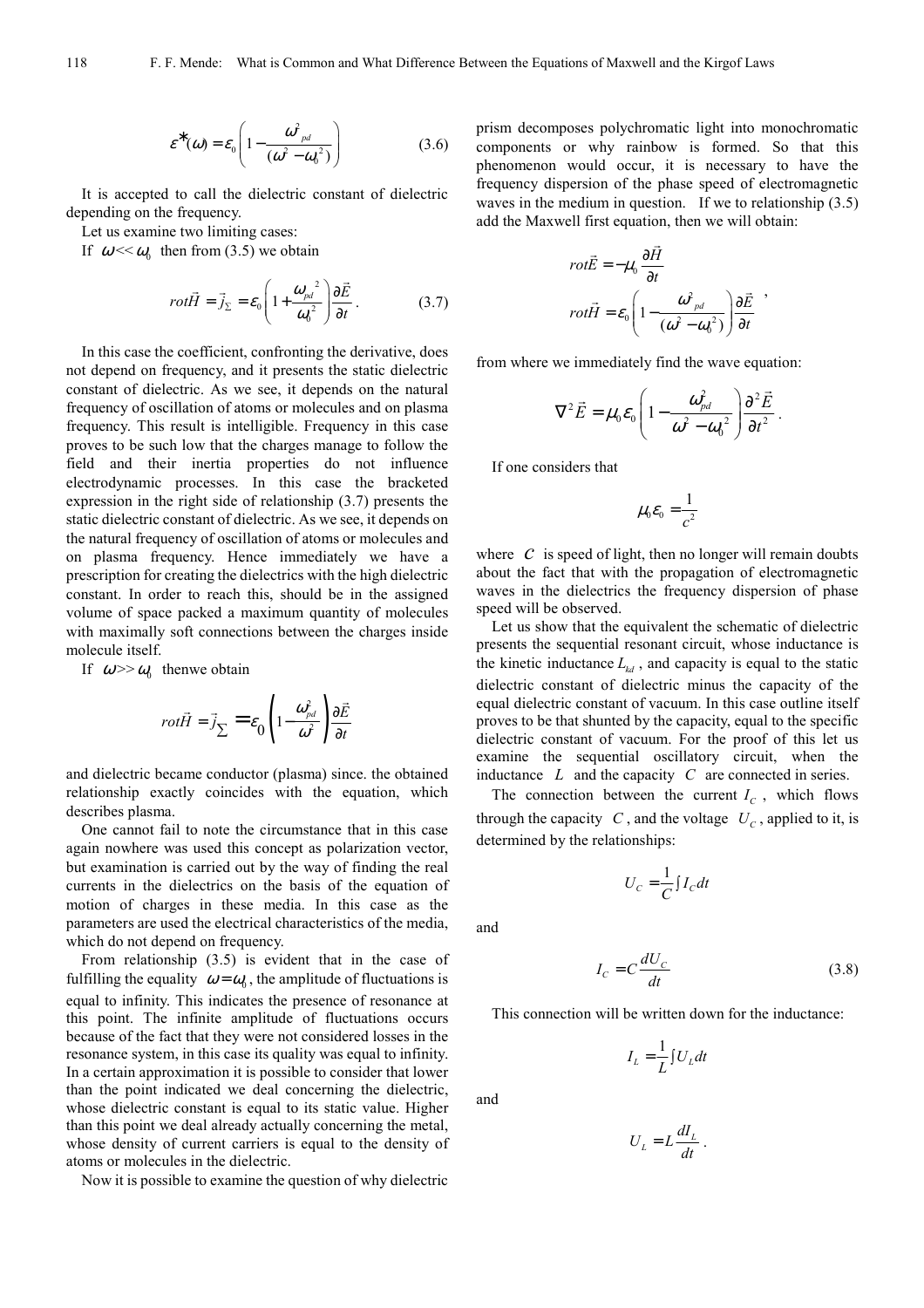If the current, which flows through the series circuit, changes according to the law  $I = I_0 \sin \omega t$ , then a voltage drop across inductance and capacity they are determined by the relationships

$$
U_L = \omega L I_0 \cos \omega t
$$

and

$$
U_C = -\frac{1}{\omega C} I_0 \cos \omega t \,,
$$

and total stress applied to the outline is equal

$$
U_{\Sigma} = \left(\omega L - \frac{1}{\omega C}\right) I_0 \cos \omega t.
$$

In this relationship the value, which stands in the brackets, presents the reactance of sequential resonant circuit, which depends on frequency. The stresses, generated on the capacity and the inductance, are located in the reversed phase, and, depending on frequency, outline can have the inductive, the whether capacitive reactance. At the point of resonance the summary reactance of outline is equal to zero.

It is obvious that the connection between the total voltage applied to the outline and the current, which flows through the outline, will be determined by the relationship

$$
I = -\frac{1}{\omega \left(\omega L - \frac{1}{\omega C}\right)} \frac{\partial U_{\Sigma}}{\partial t}
$$
 (3.9)

Taking into account that the resonance frequency of the outline

$$
\omega_{0}=\frac{1}{\sqrt{LC}},
$$

let us write down

$$
I = \frac{C}{\left(1 - \frac{\omega^2}{\omega_0^2}\right)} \frac{\partial U_{\Sigma}}{\partial t}
$$
 (3.10)

Comparing this expression with relationship (3.8) it is not difficult to see that the sequential resonant circuit, which consists of the inductance  $L$  and capacity  $C$ , it is possible to present to the capacity in the form dependent on the frequency

$$
C(\omega) = \frac{C}{\left(1 - \frac{\omega^2}{\omega_0^2}\right)}.
$$
\n(3.11)

This idea does not completely mean that the inductance is somewhere lost. Simply it enters into the resonance frequency of the outline  $\omega_0$ . Relationship (3.10) this altogether only the mathematical form of the record of relationship (3.9).

Consequently, this is  $C(\omega)$  the certain composite mathematical parameter, which is not the capacity of outline.

Relationship (3.9) can be rewritten and differently:

$$
I = -\frac{1}{L(\omega^2 - {\omega_0}^2)} \frac{\partial U_{\Sigma}}{\partial t}
$$

and to consider that

$$
C(\omega) = -\frac{1}{L(\omega^2 - \omega_0^2)}.
$$
 (3.12)

Is certain, the parameter  $C(\omega)$ , introduced in accordance with relationships  $(3.11)$  and  $(3.12)$  is not the depending on the frequency capacity.

Let us examine relationship (3.10) for two limiting cases: 1. For the case, when  $\omega \ll \omega_0$ , we have

$$
I=C\frac{\partial U_{\Sigma}}{\partial t}.
$$

This result is intelligible, since. at the low frequencies the reactance of the inductance, connected in series with the capacity, is considerably lower than the capacitive and it is possible not to consider it.

2. For the case, when  $\omega \gg \omega_0$ , we have

$$
I = -\frac{1}{\omega^2 L} \frac{\partial U_{\Sigma}}{\partial t}.
$$
 (3.13)

Taking into account that for the harmonic signal

$$
\frac{\partial U_{\Sigma}}{\partial t} = -\omega^2 \int U_{\Sigma} dt \ ,
$$

we obtain from (3.13):

$$
I_L = \frac{1}{L} \int U_{\Sigma} dt \; .
$$

In this case the reactance of capacity is considerably less than in inductance and chain has inductive reactance.

The carried out analysis speaks, that is in practice very difficult to distinguish the behavior of resonant circuits of the inductance or of the capacity. In order to understand the true composition of the chain being investigated it is necessary to remove the amplitude and phase response of this chain in the range of frequencies. In the case of resonant circuit this dependence will have the typical resonance nature, when on both sides resonance the nature of reactance is different. However, this does not mean that real circuit elements: capacity or inductance depend on frequency.

The equivalent the schematic of the dielectric, located between the planes of long line is shown in Fig. (3)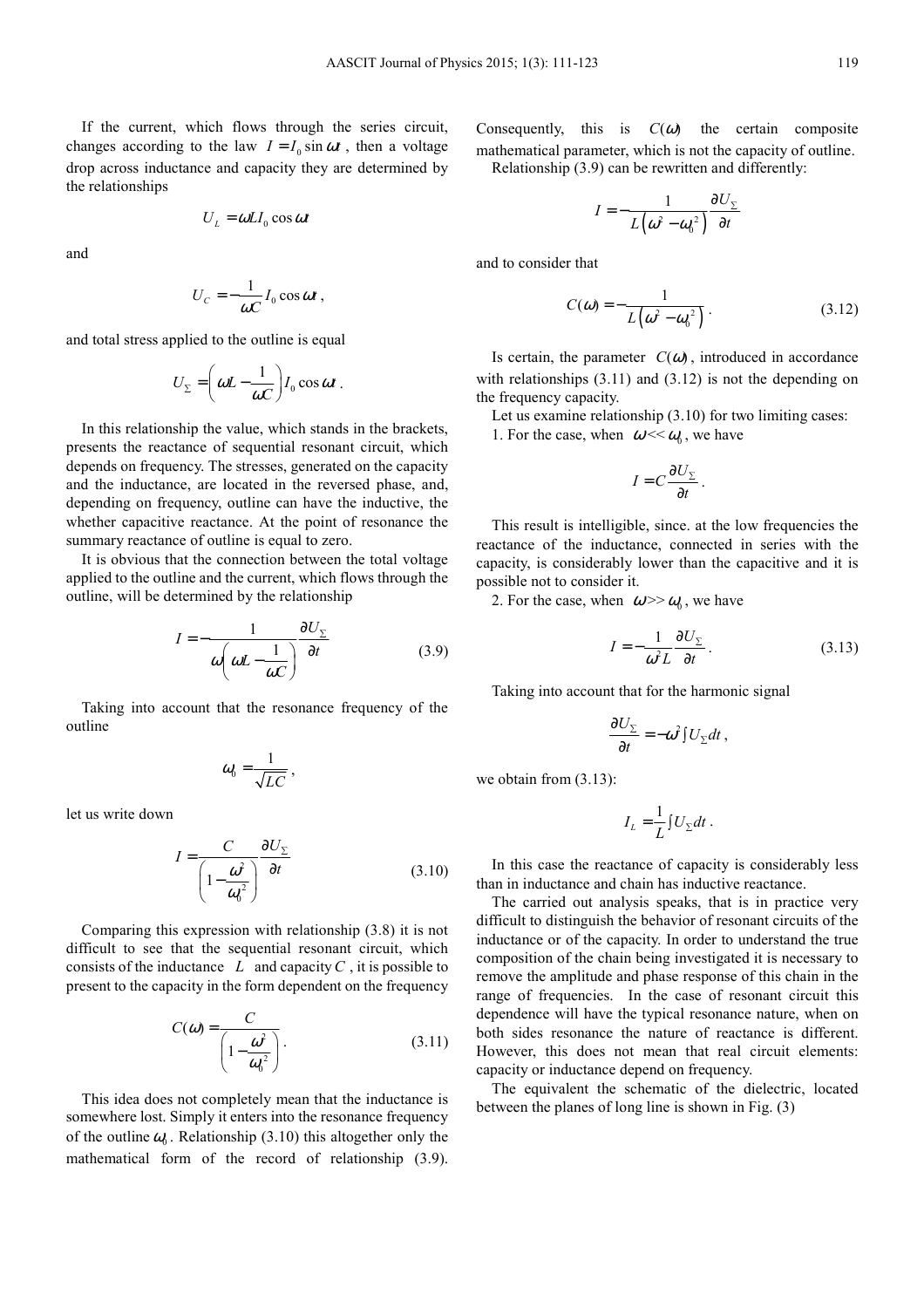

*Fig 3. a- equivalent the schematic of the section of the line, filled with dielectric, for the case*  $\omega$  *>>* $\omega_{0}$ **.** 

*б* - the equivalent the schematic of the section of line for the case  $\omega^{<<}\omega_0$ ; *в- the equivalent the schematic of the section of line for entire frequency band.* 

In Fig. 3 (a) and 3 (б) are shown two limiting cases. In the first case, when  $\omega > \omega$ , dielectric according to its properties corresponds to conductor, in the second case, when  $\omega \ll \omega_0$ , it corresponds to the dielectric, which possesses the static dielectric constant  $\omega_{\!\scriptscriptstyle (\!\varsigma\!)}$ 

$$
\mathcal{E} = \mathcal{E}_0 \left( 1 + \frac{\omega_{pd}^2}{\omega_0^2} \right).
$$

Thus, it is possible to make the conclusion that the introduction, the depending on the frequency dielectric constants of dielectrics, are physical and terminological error. If the discussion deals with the dielectric constant of dielectrics, with which the accumulation of potential energy is connected, then the discussion can deal only with the static permeability. And precisely this parameter as the constant, which does not depend on the frequency, enters into all relationships, which characterize the electrodynamic characteristics of dielectrics.

The most interesting results of applying such new approaches occur precisely for the dielectrics. In this case each connected pair of charges presents the separate unitary unit with its individual characteristics and its participation in the processes of interaction with the electromagnetic field (if we do not consider the connection between the separate pairs) strictly individually. Certainly, in the dielectrics not all dipoles have different characteristics, but there are different groups with similar characteristics, and each group of bound charges with the identical characteristics will resound at its frequency. Moreover the intensity of absorption, and in the excited state and emission, at this frequency will depend on a relative quantity of pairs of this type. Therefore the partial coefficients, which consider their statistical weight in this process, can be introduced. Furthermore, these processes will influence the anisotropy of the dielectric properties of molecules themselves, which have the specific electrical orientation in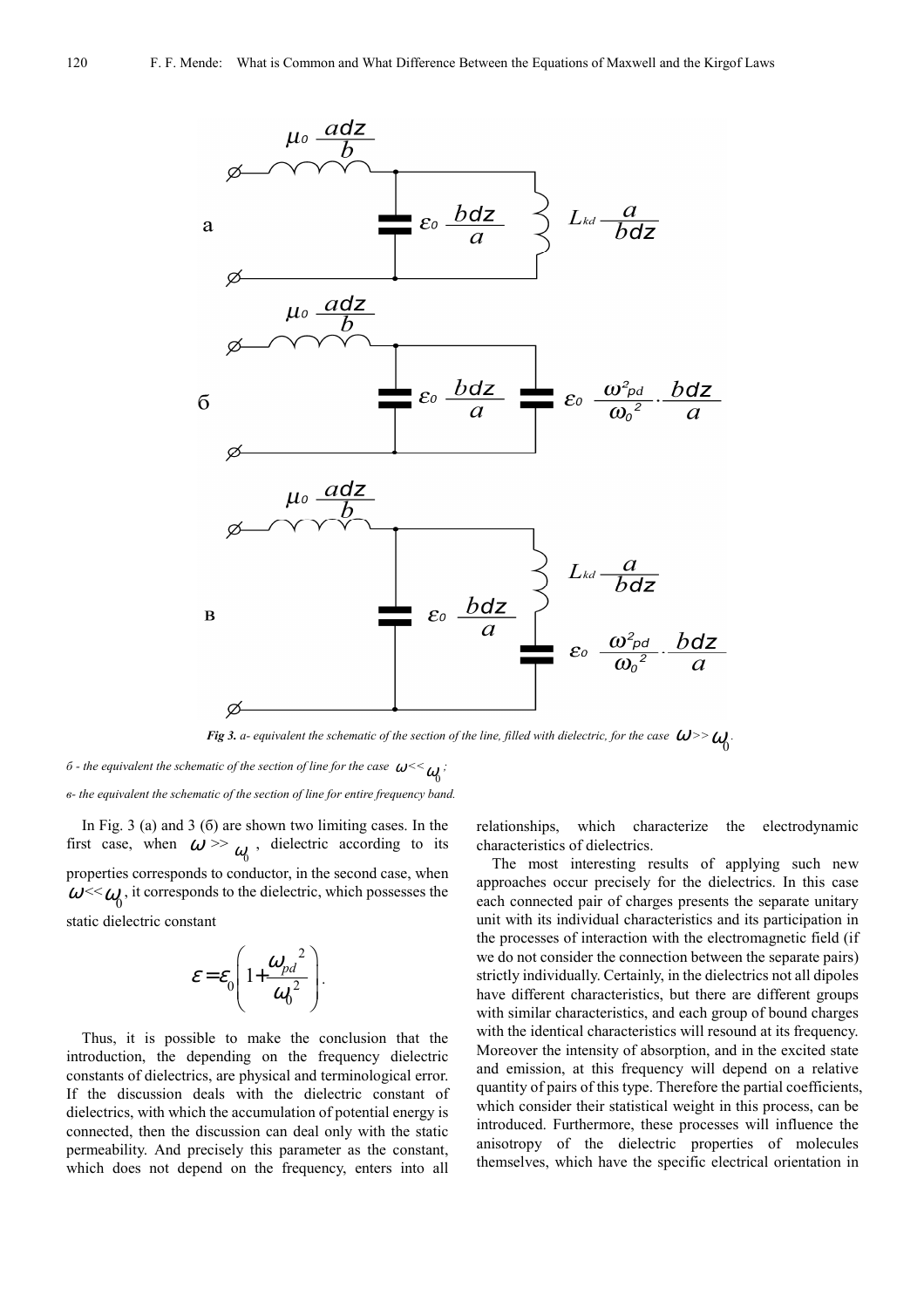crystal lattice. By these circumstances is determined the variety of resonances and their intensities, which is observed in the dielectric media. The lines of absorption or emission, when there is a electric coupling between the separate groups of emitters, acquire even more complex structure. In this case the lines can be converted into the strips. Such individual approach to each separate type of the connected pairs of charges could not be realized within the framework earlier than the existing approaches.

## 4. Processes in the Gyromagnetic Media, Kinetic Capacity

If we consider all components of current density in the conductor, then the Maxwell second equation can be written down:

$$
rot\vec{H} = \sigma_E \vec{E} + \varepsilon \frac{\partial \vec{E}}{\partial t} + \frac{1}{L_k} \int \vec{E} dt
$$
 (4.1)

where  $\sigma_E$  is conductivity of metal.

At the same time, the Maxwell first equation can be written down as follows:

$$
rot\vec{E} = -\mu \frac{\partial \vec{H}}{\partial t}
$$
 (4.2)

where  $\mu$  is magnetic permeability of medium. It is evident that equations (4.1) and (4.2) are asymmetrical.

To somewhat improve the symmetry of these equations are possible, introducing into equation (4.2) term linear for the magnetic field, that considers heat losses in the magnetic materials in the variable fields:

$$
rot\vec{E} = -\sigma_H \vec{H} - \mu \frac{\partial \vec{H}}{\partial t}
$$
(4.3)

 $\overline{a}$ 

Where  $\sigma_H$  is conductivity of magnetic currents. But here there is no integral of such type, which is located in the right side of equation (4.1), in this equation. At the same time to us

it is known that the atom, which possesses the magnetic moment  $\vec{m}$ , placed into the magnetic field, and which accomplishes in it precessional motion, has potential energy<br> $\vec{r}$ . Therefore potential energy can be accumulated not only in the electric fields, but also in the precessional motion of magnetic moments, which does not possess inertia. Similar case is located also in the mechanics, when the gyroscope, which precesses in the field of external gravitational forces, accumulates potential energy. Regarding mechanical precessional motion is also noninertial and immediately ceases after the removal of external forces. For example, if we from under the precessing gyroscope, which revolves in the field of the earth's gravity, rapidly remove support, thus it will begin to fall, preserving in the space the direction of its axis, which was at the moment, when support  $U_m = -\mu \vec{m}H$ 

was removed. The same situation occurs also for the case of the precessing magnetic moment. Its precession is noninertial and ceases at the moment of removing the magnetic field.

Therefore it is possible to expect that with the description of the precessional motion of magnetic moment in the external magnetic field in the right side of relationship (4.3) can appear a term of the same type as in relationship (4.1). It will only stand  $L_k$ , i.e., instead  $C_k$  the kinetic capacity, which characterizes that potential energy, which has the precessing magnetic moment in the magnetic field:

$$
rot\vec{E} = -\sigma_H \vec{H} - \mu \frac{\partial \vec{H}}{\partial t} - \frac{1}{C_k} \int \vec{H} dt
$$
 (4.4)

For the first time this idea of the Maxwell first equation taking into account kinetic capacity was given in the work [13].

Let us explain, can realize this case in practice, and that such in this case kinetic capacity. Resonance processes in the plasma and the dielectrics are characterized by the fact that in the process of fluctuations occurs the alternating conversion of electrostatic energy into the kinetic kinetic energy of charges and vice versa. This process can be named electrokinetic and all devices: lasers, masers, filters, etc, which use this process, can be named electrokinetic devices. At the same time there is another type of resonance - magnetic. If we use ourselves the existing ideas about the dependence of magnetic permeability on the frequency, then it is not difficult to show that this dependence is connected with the presence of magnetic resonance. In order to show this, let us examine the concrete example of ferromagnetic resonance. If we magnetize ferrite, after applying the stationary field  $H_0$  in parallel to the axis  $Z$ , the like to relation to the external variable field medium will come out as anisotropic magnetic material with the complex permeability in the form of tensor [12]

$$
\mu = \begin{pmatrix} \mu_{\scriptscriptstyle T} * (\omega) & -i \alpha & 0 \\ i \alpha & \mu_{\scriptscriptstyle T} * (\omega) & 0 \\ 0 & 0 & \mu_{\scriptscriptstyle L} \end{pmatrix},
$$

where

$$
\mu_{\rm T}^*(\omega) = 1 - \frac{\Omega \ |\gamma| \ M_0}{\mu_0(\omega^2 - \Omega^2)}, \quad \alpha = \frac{\omega \ |\gamma| \ M_0}{\mu_0(\omega^2 - \Omega^2)}, \quad \mu_{\rm L} = 1, \tag{4.5}
$$

Moreover is natural frequency of precession, and

$$
M_0 = \mu_0(\mu - 1)H_0 \tag{4.6}
$$

is a magnetization of medium. Taking into account (4.4) and (4.5) for  $\mu$ <sup>\*</sup> ( $\omega$ ), it is possible to write down

$$
\mu_{T} * (\omega) = 1 - \frac{\Omega^{2}(\mu - 1)}{\omega^{2} - \Omega^{2}} \tag{4.7}
$$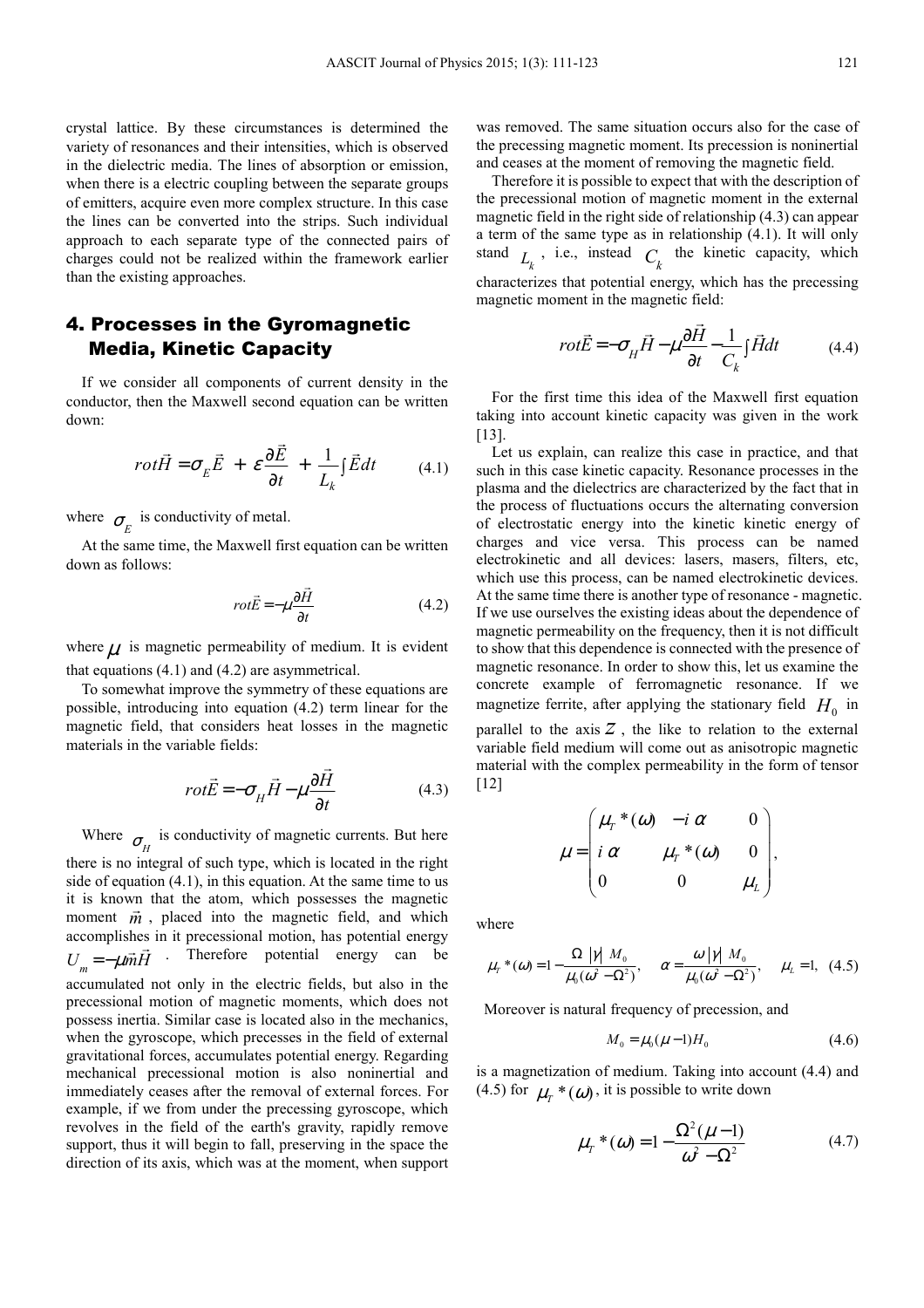If we consider that the electromagnetic wave is propagated along the axis  $\hat{X}$  and there are components pour on  $H_y$ and  $H_z$ , then in this case the Maxwell first equation will be written down:

$$
rot \vec{E} = \frac{\partial \vec{E}_z}{\partial x} = \mu_0 \mu_r \frac{\partial \vec{H}_y}{\partial t}
$$

Taking into account (4.6), we will obtain

$$
rot \vec{E} = \mu_0 \left[ 1 - \frac{\Omega^2 (\mu - 1)}{\omega^2 - \Omega^2} \right] \frac{\partial \vec{H}_y}{\partial t}
$$

for the case  $\omega>>\Omega$  we have

$$
rot\ \vec{E} = \mu_0 \left[ 1 - \frac{\Omega^2 (\mu - 1)}{\omega^2} \right] \frac{\partial \ \vec{H}_y}{\partial \ t} \qquad (4.8)
$$

assuming  $H_y = H_{y0} \sin \omega t$  and taking into account that in this case

$$
\frac{\partial \vec{H}_y}{\partial t} = -\omega^2 \int \vec{H}_y \, dt
$$

we obtain from (4.1)

$$
rot \vec{E} = \mu_0 \frac{\partial \vec{H}_y}{\partial t} + \mu_0 \Omega^2 (\mu - 1) \int \vec{H}_y \, dt
$$

or

$$
rot\ \vec{E} = \mu_0 \frac{\partial \vec{H}_y}{\partial t} + \frac{1}{C_k} \int \vec{H}_y \, dt \tag{4.9}
$$

 $\rightarrow$ 

for the case  $\omega \ll \Omega$  we find

$$
rot\ \vec{E} = \mu_0 \mu \frac{\partial \vec{H}_y}{\partial t}
$$

Value

$$
C_k = \frac{1}{\mu_0 \ \Omega^2 (\mu - 1)}
$$

which is introduced in relationship (4.9), let us name kinetic capacity.

With which is connected existence of this parameter, and its what physical sense? If the direction of magnetic moment does not coincide with the direction of external magnetic field, then the vector of this moment begins to precess around the vector of magnetic field with the frequency  $\Omega$ . The magnetic moment  $\vec{m}$  possesses in this case potential energy  $U_m = -\vec{m} \cdot \vec{B}$ . This energy similar to energy of the charged capacitor is potential, because precessional motion, although

is mechanical, however, it not inertia and instantly it does cease during the removal of magnetic field. However, with the presence of magnetic field precessional motion continues until the accumulated potential energy is spent, and the vector of magnetic moment will not become parallel to the vector of magnetic field.

The equivalent diagram of the case examined is given in Fig. 4. At the point  $\omega = \Omega$  occurs magnetic resonance, in this case  $\mu^*_T \to -\infty$  The resonance frequency of macroscopic magnetic resonator, as can easily be seen of the equivalent diagram, also does not depend on the dimensions of line and is equal  $Ω$ . Thus, the parameter

$$
\mu_{T} * (\omega) = \mu_0 \left[ 1 - \frac{\Omega^2 (\mu - 1)}{\omega^2 - \Omega^2} \right]
$$

is not the frequency dependent magnetic permeability, but it is the combined parameter, including  $\mu_0$ ,  $\mu$  and  $C_k$  which are included on in accordance with the equivalent diagram, depicted in Fig. 4.

Is not difficult to show that in this case there are three waves: electrical, magnetic and the wave, which carries potential energy, which is connected with the precession of magnetic moments around the vector  $H_0$ .



*Fig 4. Equivalent the schematic of the two-wire circuit of that filled with magnetic material.* 

For this reason such waves can be named magnetopotential. Before the appearance of a work [13] in the electrodynamics this concept, as kinetic capacity it was not used, although this the real parameter has very intelligible physical interpretation.

### 5. Conclusion

In the article it is shown that Maxwell's equations can be represented in the symmetrical form and such equations describe entire spectrum of electrodynamic processes in the material media. Are represented the equivalent diagrams of plasma, dielectrics and magnetic materials, placed between the planes of long line. Is introduced the new concept of kinetic capacity, which describes the energy processes, connected with the precessional motion of the magnetic moments of atoms in the magnetized media.